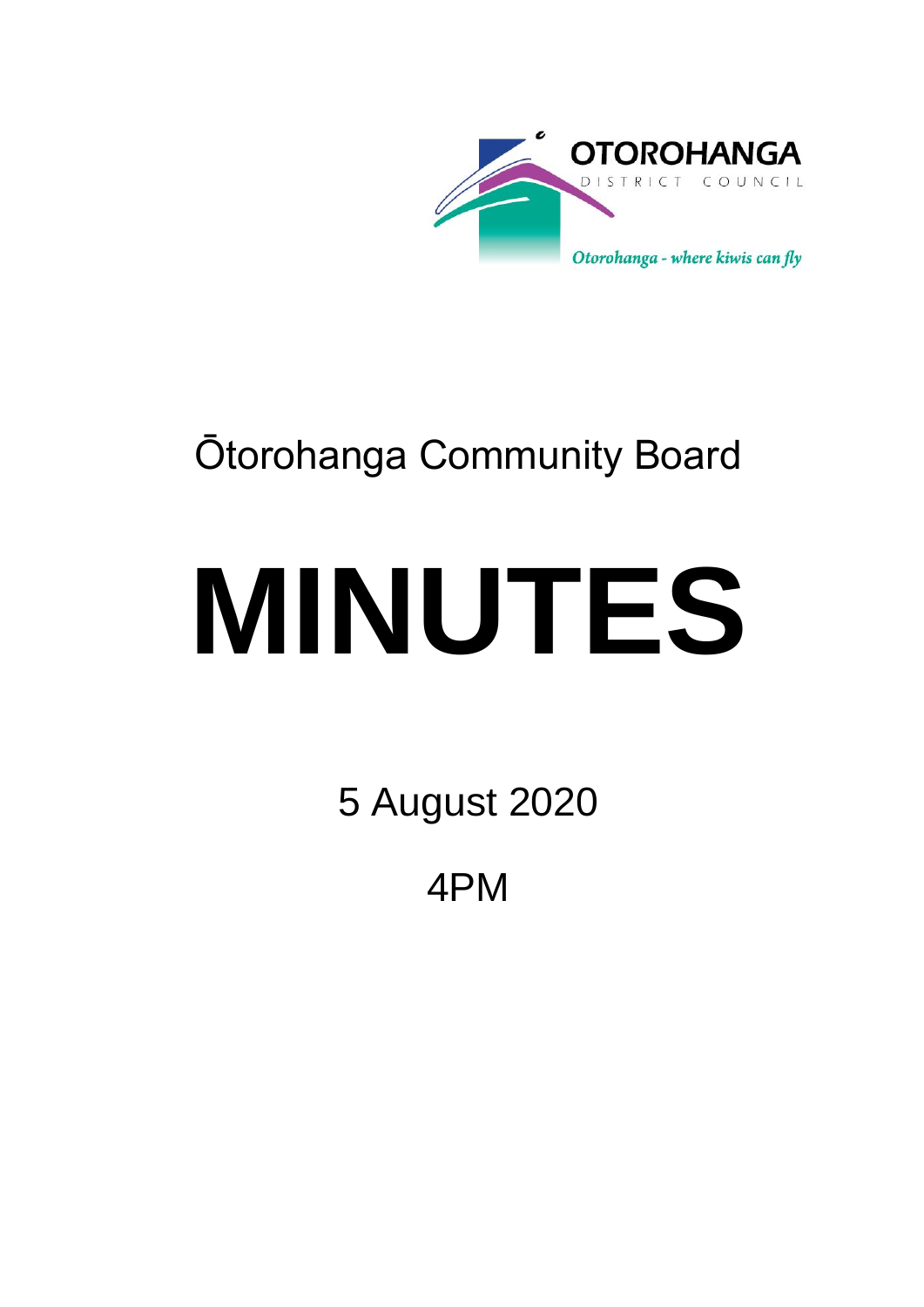#### **ŌTOROHANGA DISTRICT COUNCIL**

5 August 2020

Minutes of an Ordinary meeting of the Ōtorohanga Community Board held in the Council Chambers, 17 Maniapoto Street, Ōtorohanga on 05 August 2020 commencing at 4.00pm.

Tanya Winter **CHIEF EXECUTIVE**

**MINUTES**

**ORDER OF BUSINESS:**

| <b>ITEM</b>                                  | <b>PAGE</b> |
|----------------------------------------------|-------------|
|                                              |             |
| <b>PRESENT</b>                               | 1           |
| <b>IN ATTENDANCE</b>                         | 1           |
| <b>APOLOGIES</b>                             | 1           |
| <b>DECLARATION OF INTEREST</b>               | 1           |
| <b>PUBLIC FORUM</b>                          | 1           |
| <b>CONFIRMATION OF MINUTES - 1 JULY 2020</b> | 1           |

| <b>ITEM 35</b>             | <b>CHAIR PERSONS REPORT - VERBAL</b>                                            |              |
|----------------------------|---------------------------------------------------------------------------------|--------------|
| <b>ITEM 36</b>             | <b>CHIEF EXECUTIVE REPORT 25 JUNE - 20 JULY 2020</b>                            | 1            |
| <b>ITEM 37</b>             | <b>REQUEST TO REMOVE TREES ON DOMAIN DRIVE</b>                                  | 2            |
| <b>ITEM 38</b>             | UPDATE ON THE OTOROHANGA COMMUNITY BOARD WALK AROUND<br><b>OTOROHANGA</b>       | $\mathbf{2}$ |
| ITEM 39                    | ROUTINE - ANNUAL HEALTH, SAFETY & WELLBEING (HSW) REPORT TO<br><b>JUNE 2020</b> | 2            |
| <b>BOARD MEMBER UPDATE</b> |                                                                                 |              |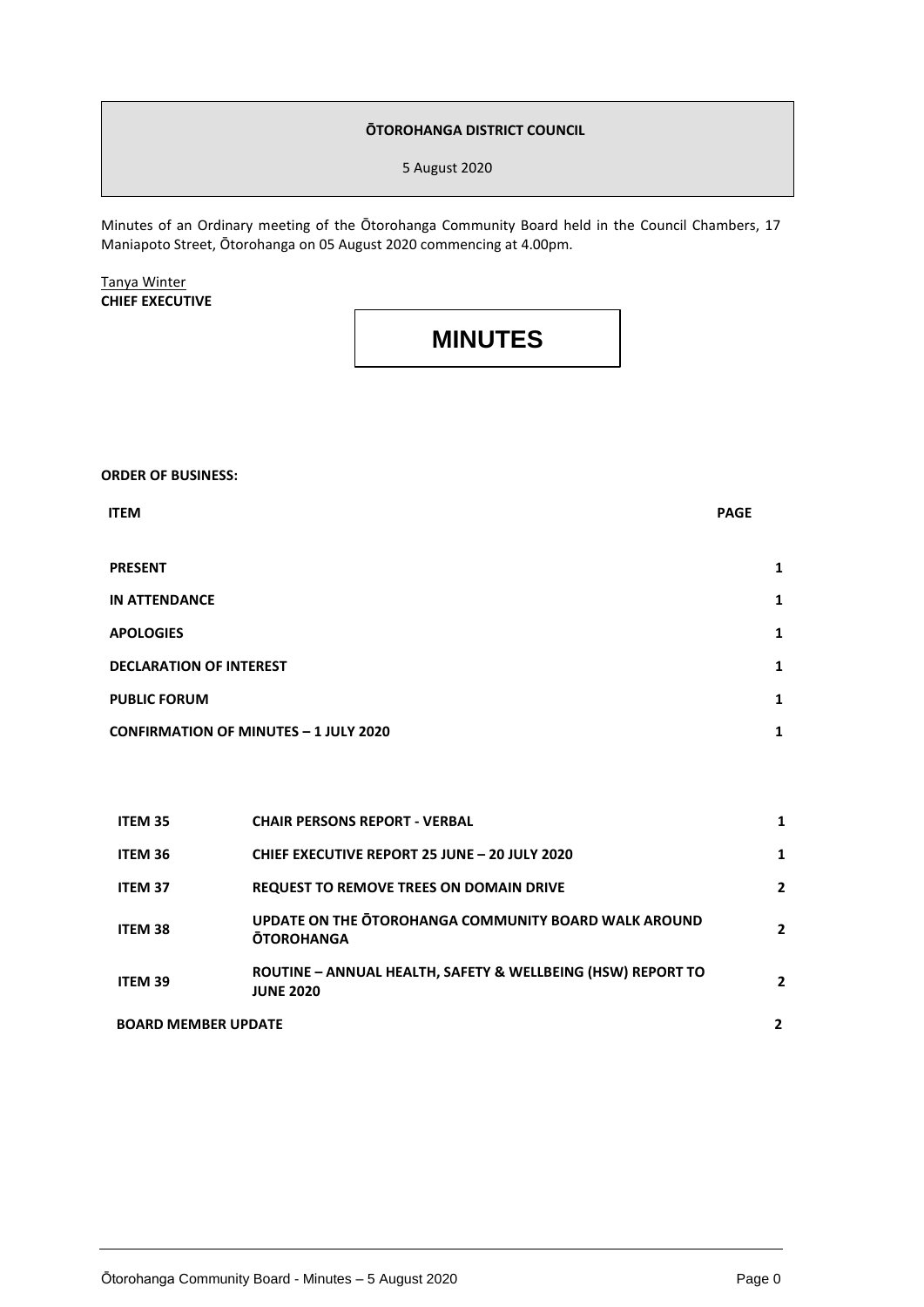#### **PRESENT**

Mr. N Gadd (Chair), Cr. Christison, Mr. P Coventry, Mrs. K Brown-Merrin.

#### **IN ATTENDANCE**

His Worship the Mayor MM Baxter, Ms. T Winter (Chief Executive), Messrs. R Brady (Group Manager Engineering), G Bunn (Group Manager Corporate), M Lewis (Services Manager), J le Fleming (Community Facilities Officer), Ms. N Martinsen (Committee Secretary)

The Chair declared the meeting open and welcomed those present.

#### **APOLOGY**

**Resolved** that the apology received by Cr. Dow be sustained. **Chair / Cr. Christison**

#### **DECLARATION OF INTEREST**

The Chair asked members whether they had any declarations of conflicts of interest.

No declarations of conflicts of interest were received.

#### **PUBLIC FORUM**

No members of the public were present at the commencement of the meeting.

#### **CONFIRMATION OF MINUTES – 1 JULY 2020**

**Resolved** that the Minutes of the meeting of the Ōtorohanga Community Board held on 1 July 2020, as circulated be approved as a true and correct record of the meeting and the recommendations contained therein be adopted.

#### **Mr. Coventry / Cr. Christison**

#### **ITEM 35 CHAIRPERSONS REPORT – VERBAL**

The Chair reported on the following;

- Business's continuing big plans within the Community.
- Beattie Home and Kiwi House have received funding. The Chair commended His Worship the Mayor, Cr. Christison and the Chief Executive for their efforts in making this happen during the lock down period.
- The Breeze Heartland Tour coming to The Fat Kiwi 6 August 2020.

**Resolved** that the Chairperson's verbal report be received. **Cr. Christison / Mrs. Brown-Merrin**

#### **ITEM 36 CHIEF EXECUTIVE REPORT 25 JUNE – 20 JULY 2020**

The Chief Executive referred to her report and highlighted that the Three Waters area is moving fast. She said a report will be presented to Council on 18 August 2020 to make the decision on whether Council will be opting in to tranche 1 of the Water Reform.

The Chief Executive asked members if there were any questions on her report.

The Chair commended the team on the LTP drop-in sessions. He said the Long Term Plan has been very well marketed and the Community is very appreciative of being heard by Council.

**Resolved** that the Chief Executive's report for the period 25 June – 20 July 2020 be received. **Mr. Coventry / Mrs. Brown-Merrin**